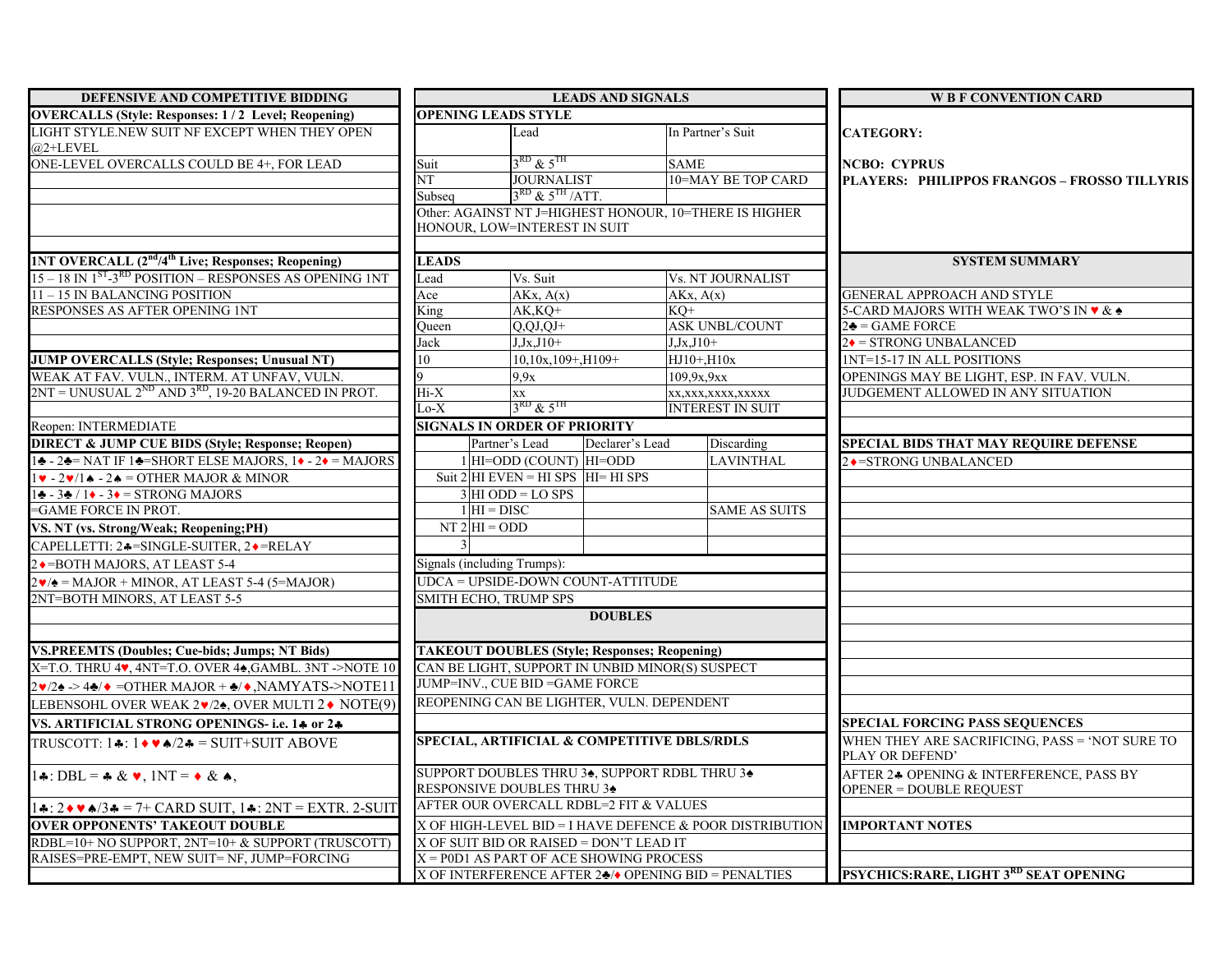|                |                                     | $\overline{\mathbf{C}}$ |                 |                                                               |                                                                                                                                                  |                                                                                       |                            |  |
|----------------|-------------------------------------|-------------------------|-----------------|---------------------------------------------------------------|--------------------------------------------------------------------------------------------------------------------------------------------------|---------------------------------------------------------------------------------------|----------------------------|--|
| <b>OPENING</b> | <b>ARTIFICIAL</b><br><b>TICK IF</b> | MIN.NO.                 | NEG.DBL<br>THRU | <b>DESCRIPTION</b>                                            | <b>RESPONSES</b>                                                                                                                                 | <b>SUBSEQUENT ACTION</b>                                                              | <b>PASSED HAND BIDDING</b> |  |
| $1 -$          |                                     | $\overline{2}$          | $3\spadesuit$   | $11 - 20$                                                     | $2*=12+(NOTE 1)$ , $3*=WEAK$ , $1\blacktriangledown \blacktriangle =4+,$                                                                         | AFTER $1 - 1 \times 2 \times 2$<br>$2\spadesuit$ /2NT=WAITING BID - NOTE(2)           | <b>SAME</b>                |  |
| $1\bullet$     |                                     | $\overline{4}$          | $3\spadesuit$   | $11 - 20$                                                     | $2 \cdot = 12 + (NOTE 3), 3 \cdot = WEAR, 1 \cdot \triangle = 4 +$<br>$2NT=G. F. WITH \rightarrow & MAJOR (NOTE 4)$                              | AFTER $1 \cdot -1 \cdot / \cdot$ , $2 \cdot / \cdot$ .<br>24/2NT=WAITING BID, NOTE(5) | <b>SAME</b>                |  |
| $1 \bullet$    |                                     | 5                       | $3\spadesuit$   | $11 - 20$                                                     | 34/+BERGEN, 2NT=JACOBY,<br>$3\bigtriangleup/4\bigtriangleup/4\bigtriangleup$ = SPLINTER, DIR RAISES WEAK                                         | TRIAL BIDS, SEE NOTE(6) FOR JACOBY<br><b>RESPONSES</b>                                | $2\clubsuit = DRURY$       |  |
| $1\spadesuit$  |                                     | $\mathfrak{H}$          | $3\bullet$      | $11 - 20$                                                     | 34/+BERGEN, 2NT=JACOBY,<br>$44/4$ $\blacktriangleright$ /4 $\blacktriangleright$ = SPLINTER, DIR RAISES WEAK                                     | TRIAL BIDS, SEE NOTE(6) FOR JACOBY<br><b>RESPONSES</b>                                | $2\clubsuit = DRURY$       |  |
| <b>INT</b>     |                                     |                         | $3\spadesuit$   | 15-17, MAY HAVE 5-CARD<br><b>MAJOR (RARE)</b>                 | $2*=STAYMAN, 2*/\blacktriangleright/2=TFER, 4*=GERBER$<br>3.4=WEAK MINORS, 3. ♦ = STRONG MINORS                                                  | AFTER TFER 4NT=QUANT., AFTER<br><b>TEXAS 4NT=RKCB</b>                                 | <b>SAME</b>                |  |
|                |                                     |                         |                 |                                                               | 4 */* = TEXAS, 4NT = QUANTITATIVE                                                                                                                |                                                                                       |                            |  |
| $2\cdot$       | $\mathbf{X}$                        | $\overline{0}$          | $3\spadesuit$   | GAME FORCE, 23+<br>BALANCED OR 20+ UNBALC.                    | $2 \cdot = 0.7$ , $2 \cdot \sqrt{2} \cdot 3 \cdot 3 \cdot 3 \cdot = 5 +$ CARDS & 8+ PTS<br>$2NT=8-10$ , $3NT=11-12$ , $3\vee/3\triangle = SOLID$ | CUE BID CONTROLS, 2NT AFTER 2♦<br>$=2^{ND}$ NEGATIVE                                  | <b>SAME</b>                |  |
| $2\bullet$     | $\mathbf{X}$                        | $\theta$                | N <sub>O</sub>  | STRONG (USL 19+) UNBAL, 4<br><b>LOSERS / 9 PLAYING TRICKS</b> | $2v=0-7$ , $2e=8+$ ANY                                                                                                                           | $2NT REBID = 4-4-4-1 IN ANY$ , $3A ASKS$<br>FOR SHORTNESS                             | <b>SAME</b>                |  |
| $2\bullet$     |                                     | 6                       | NO              | 4-10, 6-7 VUL. DEPENDENT                                      | 2↑=OGUST, 3▼=PRE-EMPT, OTHERS SLAM<br><b>INVITATION</b>                                                                                          | SEE NOTE(7) FOR OGUST RESPONSES                                                       | <b>SAME</b>                |  |
| $2 \triangle$  |                                     | 6                       | N <sub>O</sub>  | 4-10, 6-7 VUL. DEPENDENT                                      | 2NT=OGUST, 34=PRE-EMPT, OTHERS<br><b>SLAM INVITATION</b>                                                                                         | SEE NOTE(8) FOR OGUST RESPONSES                                                       | <b>SAME</b>                |  |
| 2NT            |                                     |                         | $3\spadesuit$   | 20-22, SAME AS 1NT SHAPE                                      | $3\clubsuit = BARON, 3\bullet/\bullet/=\text{TFER}, 4\clubsuit = \text{GERBER}$                                                                  | AFTER TFER 4NT=QUANT., AFTER                                                          | <b>SAME</b>                |  |
|                |                                     |                         |                 |                                                               | 4 */* = TEXAS, 4NT = QUANTITATIVE                                                                                                                | <b>TEXAS 4NT=RKCB</b>                                                                 |                            |  |
| $3 +$          |                                     | 6                       | N <sub>O</sub>  | PRE-EMPT VUL. DEPENDENT                                       | 3NT=TO PLAY, A RAISES PREEM, CUE BIDS                                                                                                            |                                                                                       | <b>SAME</b>                |  |
| $3\bullet$     |                                     | 6                       |                 | PRE-EMPT VUL. DEPENDENT                                       | 3NT=TO PLAY, ◆ RAISES PREEM, CUE BIDS                                                                                                            |                                                                                       | <b>SAME</b>                |  |
| $3\vee$        |                                     | 6                       | NO.             | PRE-EMPT VUL. DEPENDENT                                       | 34 = FORCE, 3NT=TO PLAY, 44/ $\bullet$ = CUE BID,<br>$5A/\rightarrow NAT$ .                                                                      | 4V=NO INTEREST IN SLAM, REST CUE<br><b>BIDS</b>                                       | <b>SAME</b>                |  |
| 3 <sub>•</sub> |                                     | 6                       | N <sub>O</sub>  | PRE-EMPT VUL. DEPENDENT                                       | 3NT=TO PLAY, $4\frac{4}{3}$ = CUE BID,<br>$4 \cdot 5 \cdot \cdot 7 = NAT$ .                                                                      | 4 <sup>*</sup> NO INTEREST IN SLAM, REST CUE<br><b>BIDS</b>                           | <b>SAME</b>                |  |
| 3NT            | $\mathbf{X}$                        | $\tau$                  | N <sub>O</sub>  | <b>GAMBLING- SOLID MINOR</b>                                  | 4♣ = PASS/CORRECT, 4♦ = SHORT ASK,                                                                                                               |                                                                                       |                            |  |
|                |                                     |                         |                 |                                                               | 4 / / = NATURAL, 4NT=INVITATIONAL                                                                                                                |                                                                                       |                            |  |
| 44             |                                     | $\tau$                  | NO              | PRE-EMPT VUL. DEPENDENT                                       | $4 \cdot / \cdot \cdot$ = CUE BID, 4NT=RKCB                                                                                                      |                                                                                       |                            |  |
| $4\bullet$     |                                     | $7\overline{ }$         | $_{\rm NO}$     | PRE-EMPT VUL. DEPENDENT                                       | $4\blacktriangledown/\blacktriangle/5$ $\blacktriangle$ = CUE BID, 4NT=RKCB                                                                      |                                                                                       |                            |  |
| $4\bullet$     |                                     | $7\overline{ }$         | NO              | PRE-EMPT VUL. DEPENDENT                                       | $4 \cdot 5 \cdot \cdot$ = CUE BID, 4NT=RKCB                                                                                                      |                                                                                       |                            |  |
| $4 \spadesuit$ |                                     | $\tau$                  | NO              | PRE-EMPT VUL. DEPENDENT                                       | $54$ / $\sqrt{\bullet}$ = CUE BID, 4NT=RKCB                                                                                                      |                                                                                       |                            |  |
| 4NT            | X                                   |                         | NO              | <b>SPECIFIC ACE REQUEST</b>                                   | $5*=NO, 5*/\sqrt{4/6}*=SUIT, 5NT=2 NO TOUCH$                                                                                                     |                                                                                       |                            |  |
| 54             |                                     | $\tau$                  | NO.             | PRE-EMPT VUL. DEPENDENT                                       |                                                                                                                                                  |                                                                                       | <b>HIGH LEVEL BIDDING</b>  |  |
| $5 \bullet$    |                                     | $\overline{7}$          | $_{\rm NO}$     | PRE-EMPT VUL. DEPENDENT                                       |                                                                                                                                                  | RKCB->54=0/3, 5 $\bullet$ =1/4, 5 $\bullet$ = 2, 5 $\bullet$ =2+Q                     |                            |  |
| $5\vee$        |                                     | 8                       | N <sub>O</sub>  | SOLID, ASKING FOR v AK                                        | PASS=NO, $64 = K$ , $64 = A$ , $64 = Axx$ , $74 = A & K$                                                                                         | 5NT=GRAND SLAM FORCE                                                                  |                            |  |
| 5 <sub>•</sub> |                                     | 8                       | N <sub>O</sub>  | SOLID, ASKING FOR A AK                                        | PASS=NO, $6\triangleleft K$ , $6\triangleleft = A$ , $6\nabla = Axx$ , $7\triangleleft = A \& K$ ,                                               | P0D1/P0R1 AFTER 4NT RKCB & INTERFERENCE                                               |                            |  |
|                |                                     |                         |                 |                                                               |                                                                                                                                                  | <b>SPLINTERS</b>                                                                      |                            |  |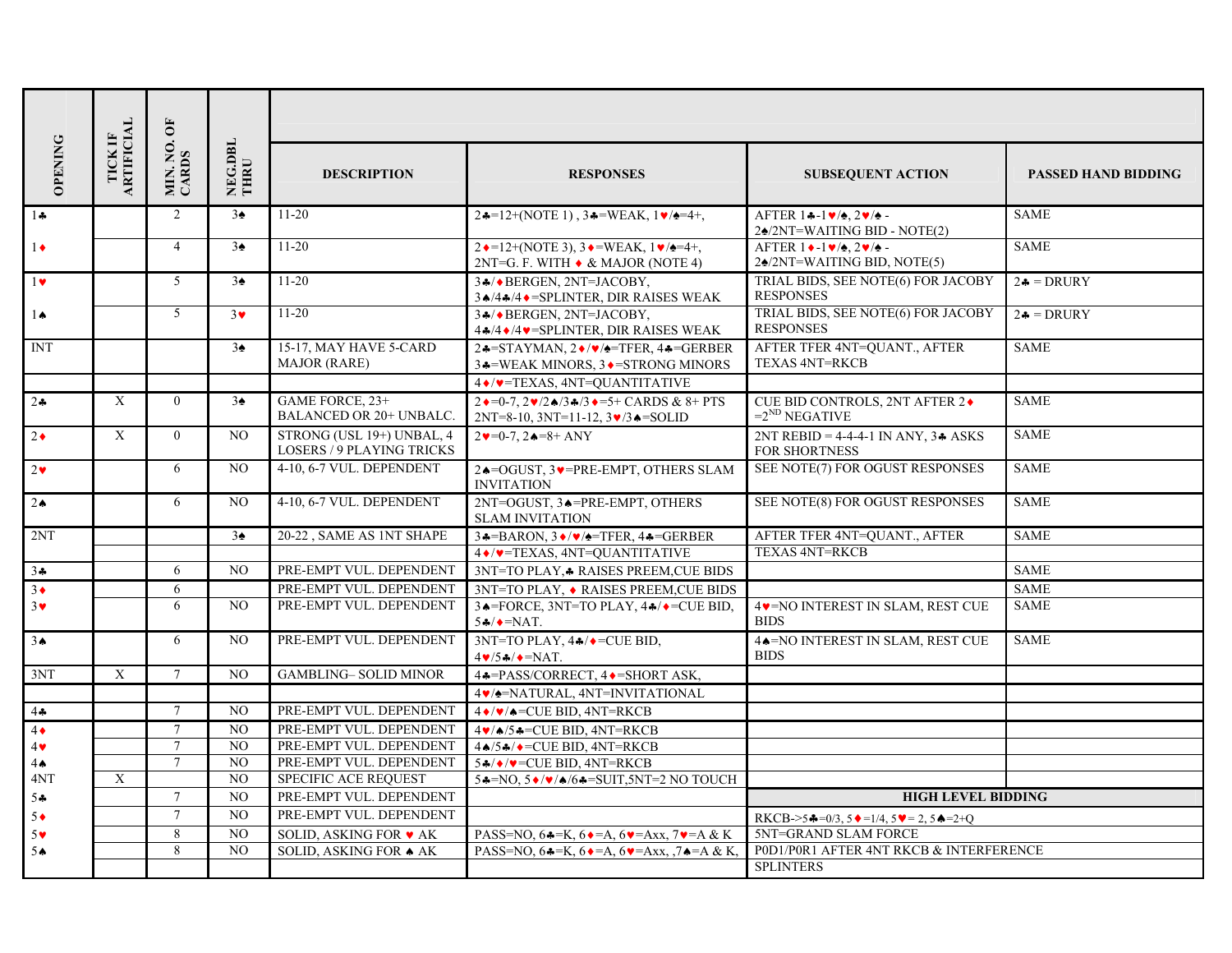## **SUPPLEMENTAL NOTES : PHILIPPOS FRANGOS / FROSSO TYLLIRIS**

**<u>Note1:</u>** After 1♣ - 2♣, showing 12<sup>+</sup>, opener rebids:

- $-2\blacklozenge$  showing a minor two-suiter and reversing values (16+) with no 4-card major
	- $-2\mathbf{v}/\mathbf{\bullet}$  to show the major this is NO reverse
	- 2NT with balanced hand and 11-14 HCPs this **does not promise stops in all suits**.
	- 3 ♣ to show minimum unbalanced hand but no second suit (usually 5+cards in minor)
	- 3 ♦ to show 18 19 HCPs and balanced hand like a 2NT rebid over a one-level response
	- 3NT with balanced hand (4-3-3-3) and 13-14 HCPs this promises stops in all suits

**Note 2:** After 1♣ 1 ♥

- 2♥2♦ = waiting bid – opener (=11-14) responds:
	- $2NT = singleton$  or void in spades
- 3 $3\blacktriangleright$  = maximum, no singleton/void
- 3 $3<sub>•</sub>$  $=$  singleton/void in diamonds
- 3♥ = minimum, no singleton/void
	- 3NT = balanced with extra strength

A similar structure exists after  $1\clubsuit$  1 ♥

3

♥3♠ = waiting bid. Opener now is 15-17, and his responses are as above but one level higher

Similarly, after  $1 \triangleq 1$ 

 2 $2\bullet$  2NT = waiting bid – opener (=11-14) responds:

♠

 3 $3\clubsuit$  = maximum, no singleton/void

♠

- 3♦= singleton/void in diamonds
- 3♥ $=$  singleton/void in hearts
	- $3\spadesuit$  = minimum, no singleton/void
	- $3NT = balanced with extra strength$

Again, a similar structure exists after 1 ♣ 13

♠ 3NT = waiting bid. Opener now is 15-17, and his responses are as above but one level higher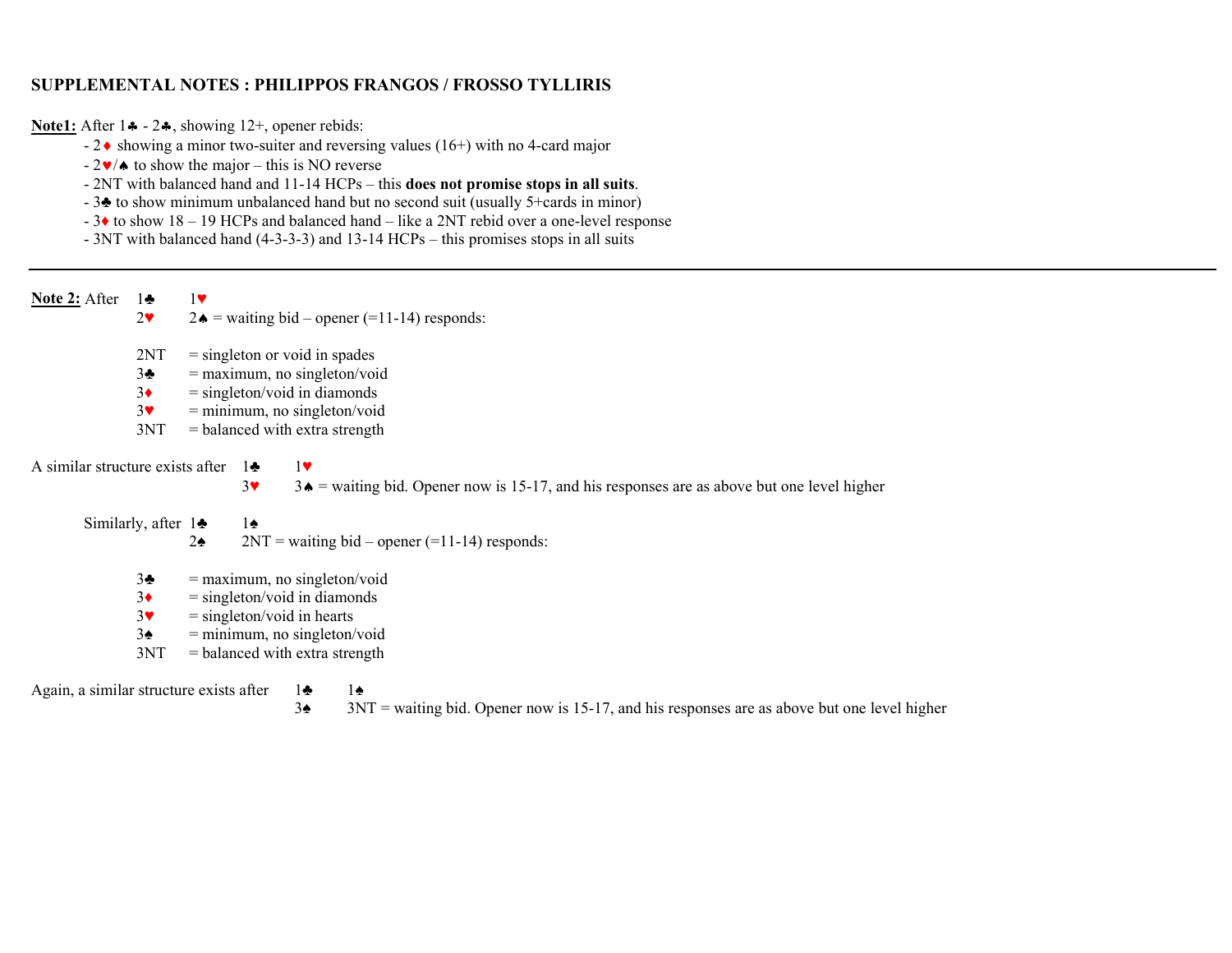**Note3:** After 1♦ - 2♦, showing 12+, opener rebids:

- $-2\n**v**/\triangle$  to show the major this is NO reverse
- 2NT with balanced hand and 11-14 HCPs this **does not promise stops in all suits**.
- 3♣ to show 18 19 HCPs and balanced hand like a 2NT rebid over a one-level response
- 3♦ to show minimum unbalanced hand but no second suit (usually 5+cards in minor)
- 3NT with balanced hand (4-3-3-3) and 13-14 HCPs this promises stops in all suits

**Note 4:** After  $1 \cdot 2NT = G.F.$  with  $\cdot +$  major, opener rebids:

 $3\bullet = \text{minimum hand}$ 

 $3\bullet$  = better than minimum hand

After this rebid, responder bids:

 $3\blacktriangledown$  = major is hearts

 $3\spadesuit$  = major is spades

After this, opener bids:

- $3NT = singleton/void in responder's major$
- $4\clubsuit$  = doubleton in responder's major
- $4\bullet$  = prefer diamonds, ask for controls for slam
- $4\blacktriangleright/4\blacktriangleright$  = simple raise to game, minimum hand with 3+ support
- $5 \leftarrow$  = no slam interest

Other =Cue bid, slam interest in major

**Note 5:** After 1 ◆ 1▼ 2♥ $2\bullet$  = waiting bid – opener (=11-14) responds:

- $2NT = singleton$  or void in spades
- $3\bullet$  = singleton/void in clubs
- 3♦= maximum, no singleton/void
- 3♥= minimum, no singleton/void
- $3NT = balanced with extra strength$

A similar structure exists after  $1 \bullet$  1

 $3\text{°}$ 3♠ = waiting bid. Opener now is 15-17, and his responses are as above but one level higher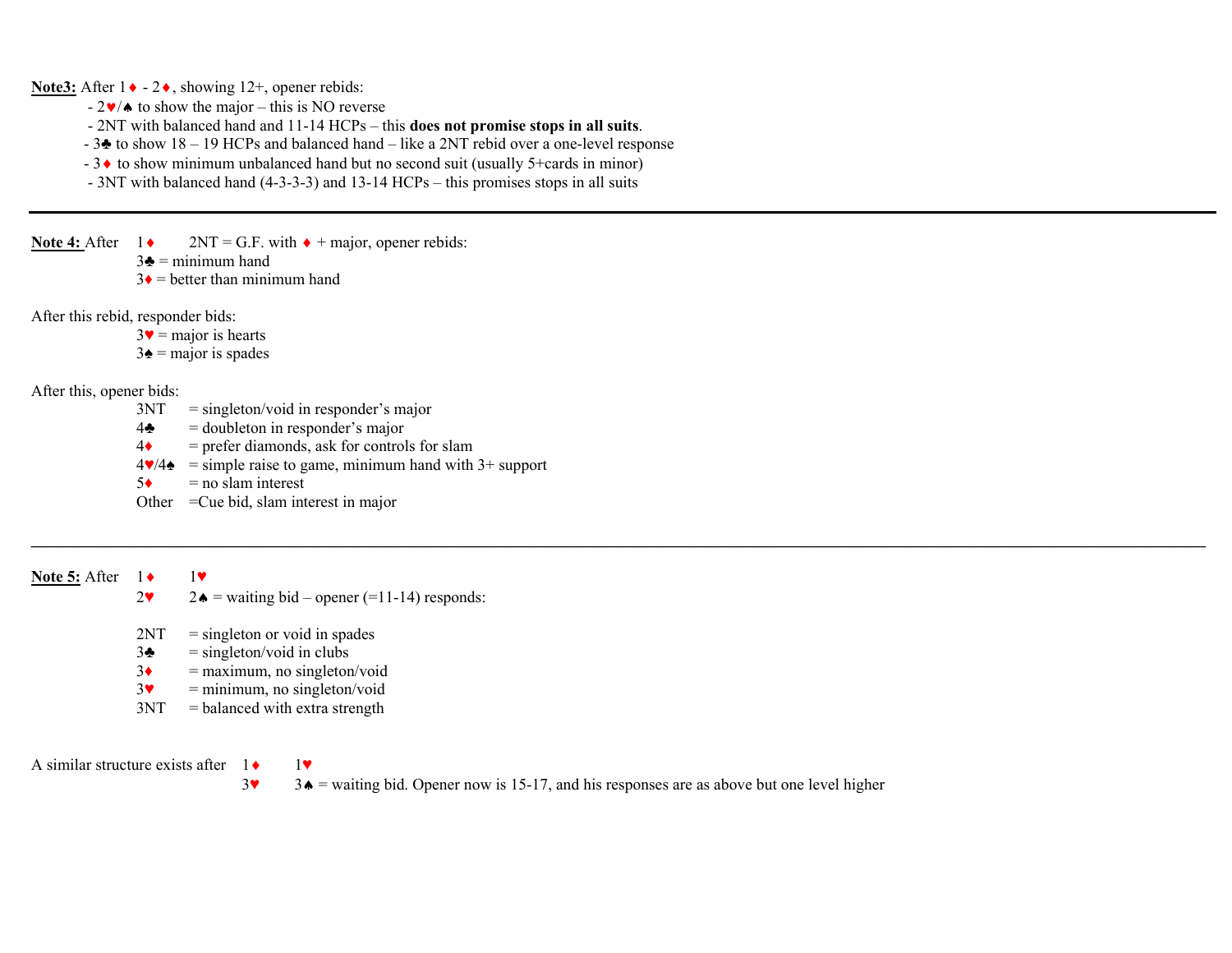$3\clubsuit$  = singleton/void in clubs 3♦ = maximum, no singleton/void 3♥ $=$  singleton/void in hearts  $3\blacktriangle$  = minimum, no singleton/void  $3NT = balanced with extra strength$ Again, a similar structure exists after  $1 \cdot 1 \cdot 1 \cdot 1$ <br>3↑ 3N

 $3NT$  = waiting bid. Opener now is 15-17, and his responses are as above but one level higher

**Note 6**: After 1♥/1♠ - 2NT (Jacoby), opener bids as follows:

- If he has a singleton, he bids it at the three level
- If he has a void, he bids it at the four level
- -If has a singleton AND a void, he shows the void

With no singleton or void, he bids:

- $-4\blacktriangleright$  if he is weak with a bare minimum opening
- 3NT to show 14-15 points this does NOT deny a 6-card suit
- $-$  3 $\vee$ / $\bullet$  to show 16+ HCPs

After opener's initial rebid, responder's 3∨∧ rebid (if available) asks opener for key cards, as per RKCB. If 3∨∧ is not available, then 3NT is used for key cards. If 3NT is not available then 4NT is used as RKCB.

After opener's response to the key card question, any suit bid (except trumps or queen ask) by responder is a control ask in the specific suit. Similarly, any suit bid at the four level (except trumps), thus bypassing the key card ask described above, is a control ask bid – it means that the responder is not interested in the key cards held by opener.

The answers to the control ask are:

| Step1      | $=$                               | No control (first or second round) |
|------------|-----------------------------------|------------------------------------|
| Step2      | $\hspace{1.6cm} = \hspace{1.6cm}$ | King                               |
| $Step3 =$  |                                   | Singleton                          |
| $Step 4 =$ |                                   | Ace                                |
| $Step 5 =$ |                                   | Void                               |
| $Step6 =$  |                                   | $A + K$                            |
| Step7      | $\overline{\phantom{a}}$ =        | $A + K + Q$                        |

If a singleton or void is impossible, the other steps simply drop down one or two notches. If king singleton or ace singleton is held, show the honour, not the singleton. Partner can make a repeat ask to locate a singleton king or singleton ace.

Similarly, after  $1 \cdot 1 \cdot 1 \cdot 1$ 

 $2\spadesuit$  2NT = waiting bid – opener (=11-14) responds: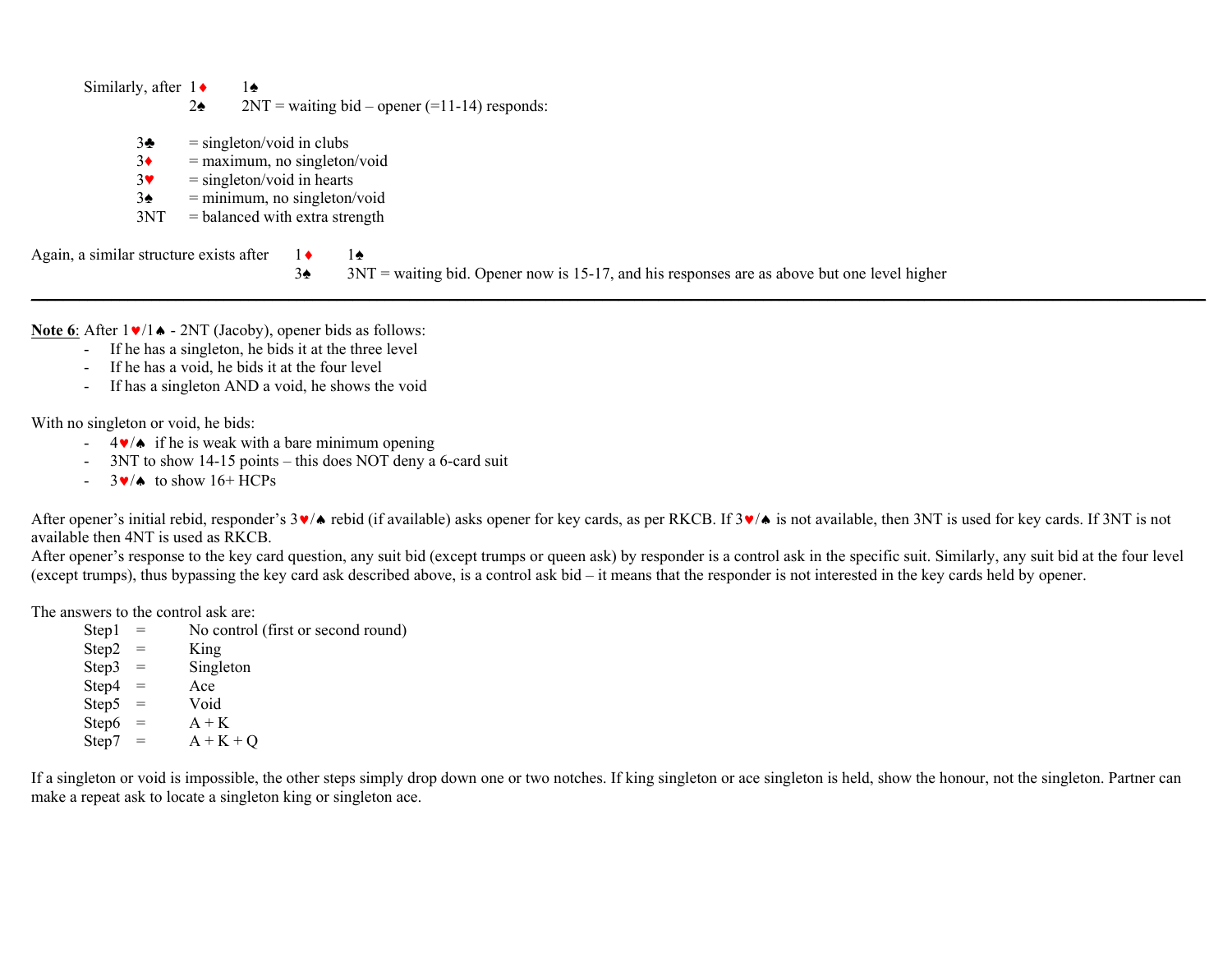**Note 7:** After 2♥ - 2♠ (Ogust), opener bids:

- - $2NT = Max points - good suit$
- - $3\blacktriangle$  = Max points – weak suit
- $3 \cdot =$  Min points good suit
- - $3 \bullet = \text{Min points} - \text{weak suit}$
- $-$  3 $\triangle$  = Heart suit headed by AKQxxx

**Note 8:** After 2♠ - 2NT (Ogust), opener bids:

- $-$  3 $\triangle$  = Max points good suit
- $3 \cdot =$  Max points weak suit
- - $3 \cdot \sqrt{ }$  = Min points – good suit
- $-$  3 $\triangle$  = Min points weak suit
- $3NT = Spade$  suit headed by  $AKQxxx$

**Note 9**: Defence after Multi 2♦ by ops

 Suits = Natural, intermediate DBL  $= 16 +$ , any hand  $2NT = 19-21$  balanced  $3NT = 22-24$  balanced

After DBL, responses are:

2-level suits  $=$  weak  $2NT =$  relay for minors  $3$ -level suits = forcing  $3 \cdot =$  strong  $\cdot \cdot \cdot \cdot \cdot$  & slam interest

**Note 10:** Defence after Gambling 3NT by ops

- $DBL =$  Strong hand, suggestive of penalties if they run to 4-minor
- $4\bullet$  = Takeout for the majors with preference for hearts
- 4♦= Takeout for the majors with preference for spades
- 4♥ $=$  to play
- $4\bullet$  = to play